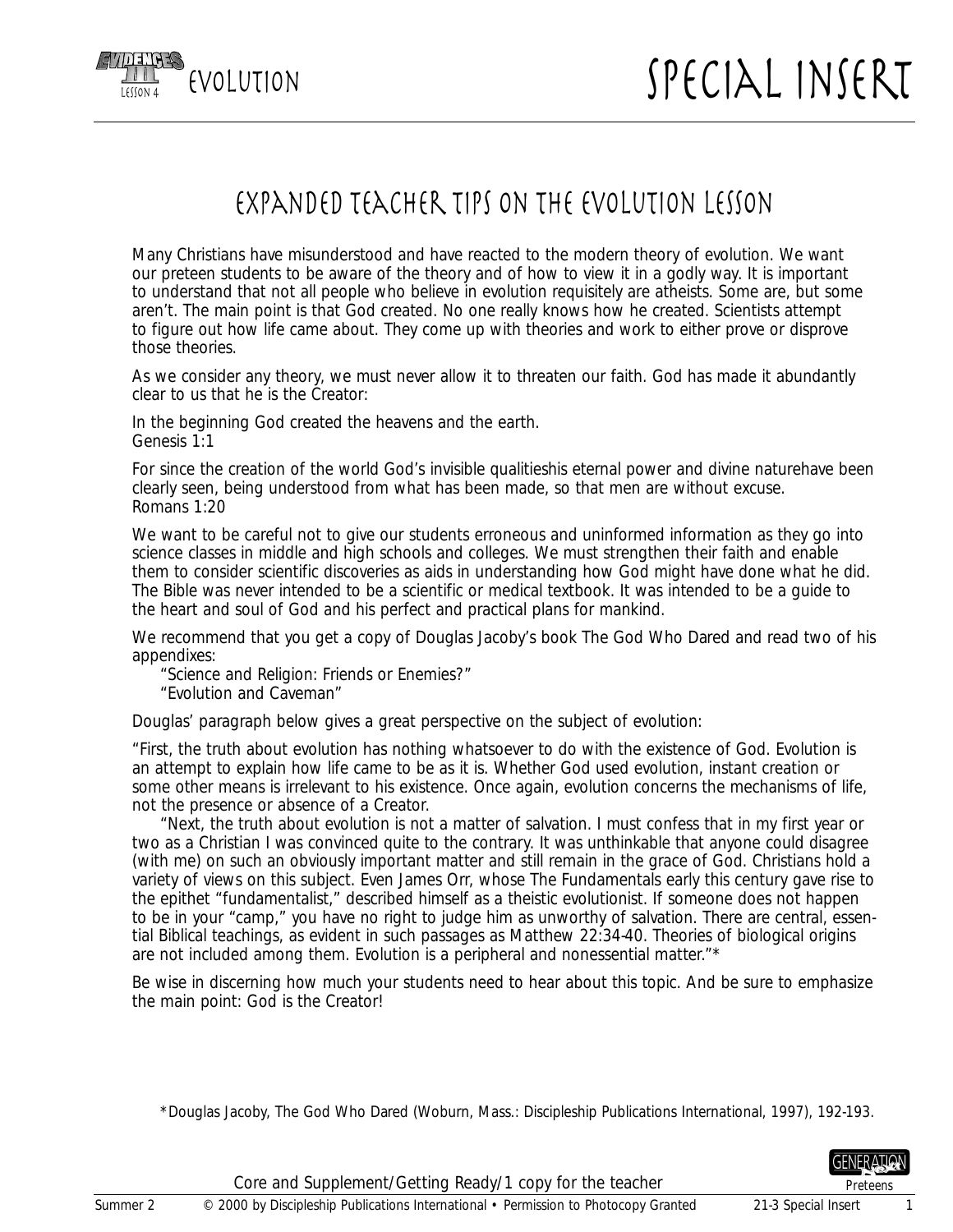This page intentionally left blank.

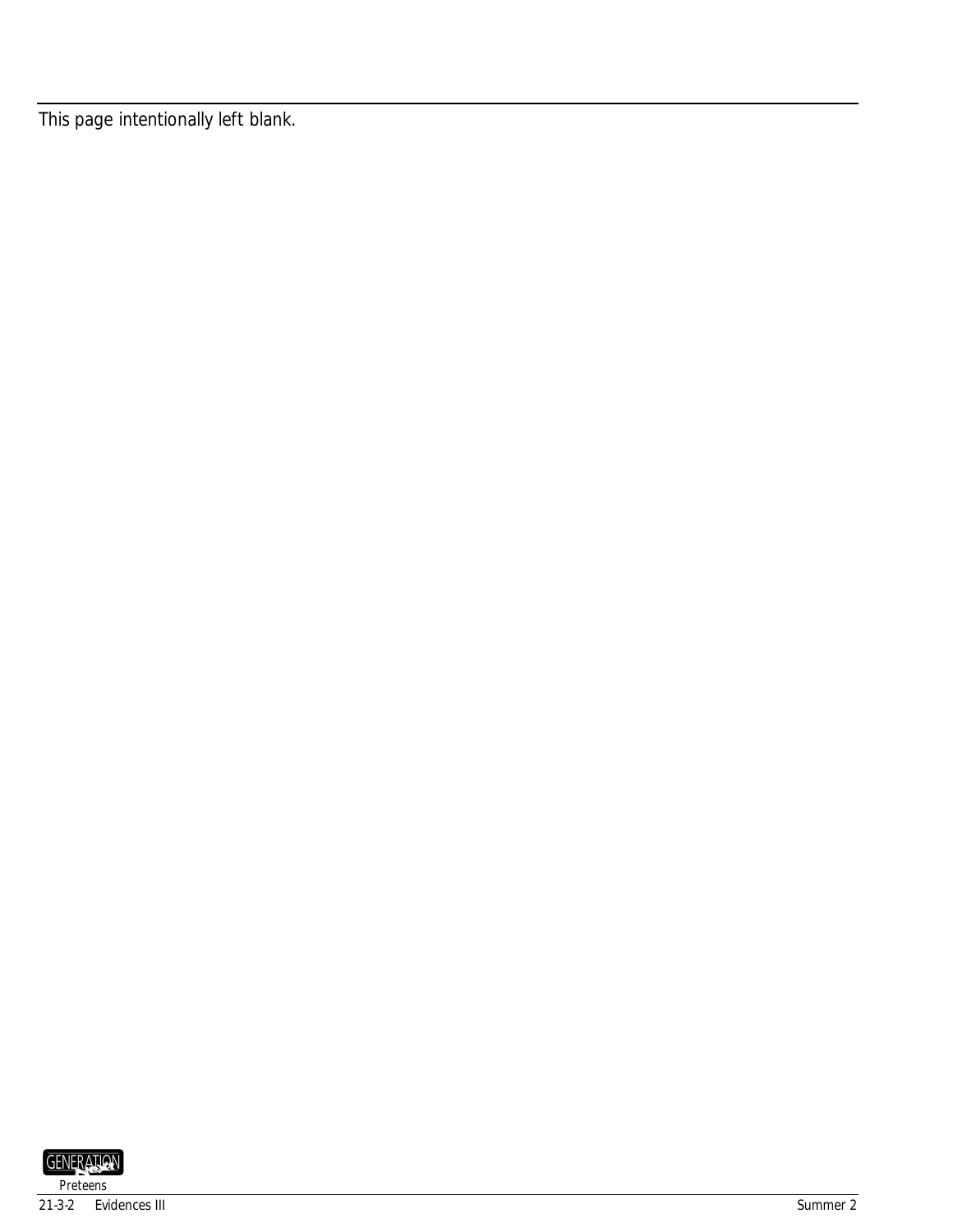# Evolution



## Lesson Text

Romans 1:19-23

## Lesson Objectives

- The students will cite a Bible passage that confirms God's role in the origin of life.
- The students will discuss the theory of evolution.
- The students will each share with someone his or her conviction that God created man and woman.

### Materials Needed

*For each student:* • pen or pencil *For the teacher:* 

- 1 copy of "Good News from the Kingdom"
- qlobe or map of the world
- 4 sheets of blank paper
- 1 complicated jigsaw puzzle
- 4 small plastic bags
- extra Bibles
- *Reproducible Pages:*
- Page A, 1 copy for  $\frac{1}{4}$  of the students
- Page B, 1 copy for  $\frac{1}{4}$  of the students
- Page C, 1 copy for  $\frac{1}{4}$  of the students
- Page D, 1 copy for  $\frac{1}{4}$  of the students
- Page E, 4 copies for the teacher
- Page F, 1 copy for each student

## Lesson Plan

*Getting Ready*

Faithful Instruction Teacher Focus Teacher Tips Preclass Activity: Theories Proven Wrong Starting Up Welcome and Singing Opening Prayer Victories Good News from the Kingdom

*Getting into God's Word* 

Activity #1: "Theories Proven Wrong" Groups Activity #2: Mystery Puzzle Scripture Study

*Getting It to Others*

Scripture Memory: Romans 1:20 Weekly Challenge and Snack Time **Conclusion** 

# Scripture Memory Verse

For since the creation of the world God's invisible qualities—his eternal power and divine nature—have been clearly seen, being understood from what has been made, so that men are without excuse. Romans 1:20

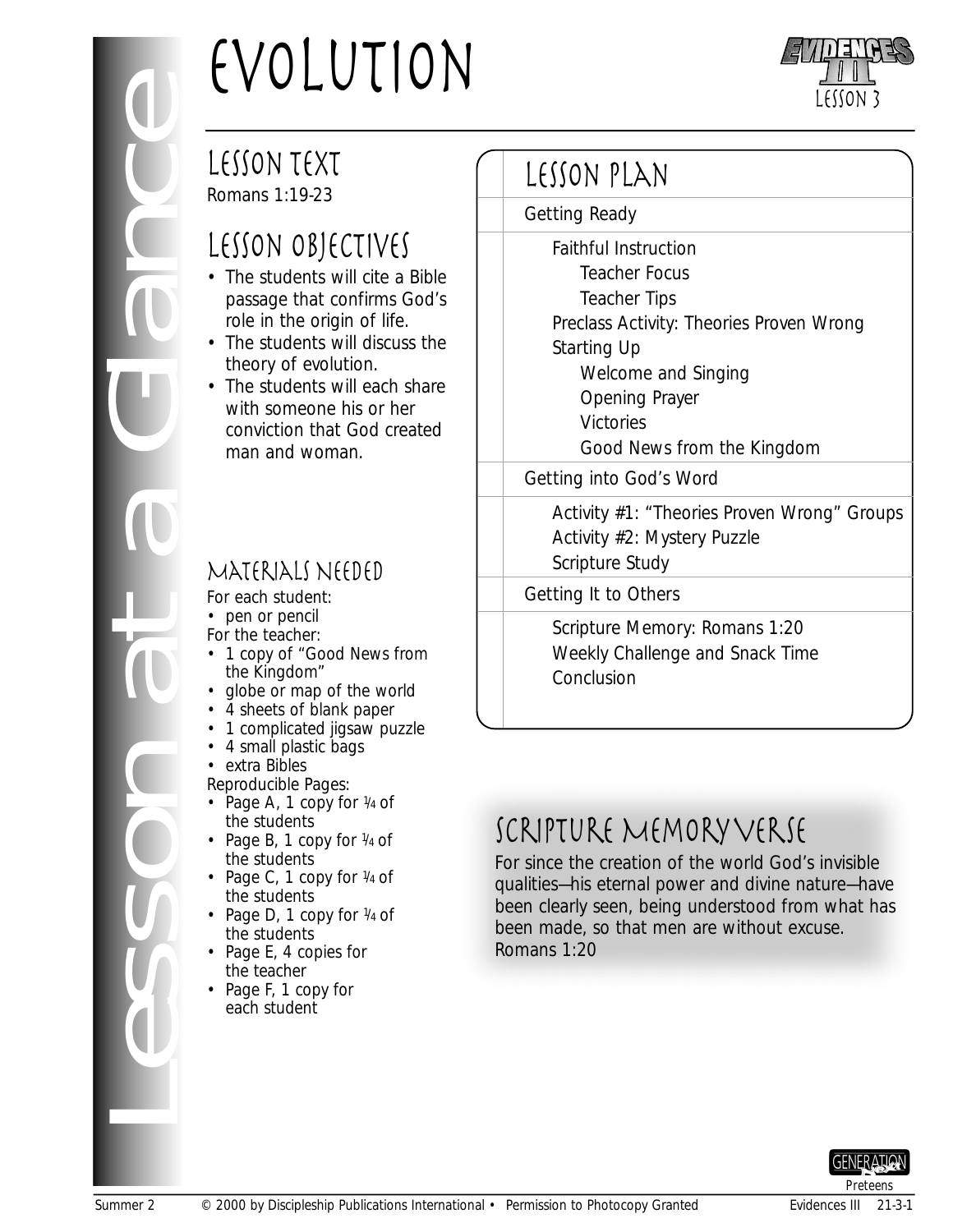

# EVOLUTION GETTING READY

# FAITHFUL INSTRUCTION

### Teacher Focus

How would you respond if *Time* magazine put out an issue in which they claimed to prove that God was the true creator of the universe? What if they published the evidence, complete with pictures and detailed articles? Would this deepen your faith? Would it embolden you to share your beliefs? If so, why? Why would a magazine published by men and women carry more weight in our minds than the word of God, which frequently tells us that God is the creator of the universe? Do we have the conviction that God not only created everything, but also has his hand in all that goes on in our lives? Can we effectively share this conviction with others?

#### Teacher Tips

Pray before preparing this lesson. Read the creation account in Genesis, but also use a concordance to consider references throughout the Bible about creation. Allow the Word to deepen your conviction about the fact that God is the Creator. No matter what theories are put forth by modern science as to how he created, we as disciples know that God, indeed, created.

Please be sure to read the special insert for this lesson, which gives information about how to view the role of science and theories such as evolution. When explaining to the students that we do not know exactly how God created, they may respond that he used dust to make man and man's rib to make woman. Douglas Jacoby, a kingdom teacher, responds to these statements in Genesis in the following way: "To me 'dust' means that we are created from the same stuff of which the rest of the universe is made. The difference is that God breathed a living spirit into Adam. The Bible has no interest in describing biological mechanisms, just in showing us our humble origins and God's tremendous power. 'From dust we came, and to dust we shall return,' Job remarked.

I do not think the 'rib' is meant to describe biology, but organic connection, the intimacy of friendship in marriage."

## PRECLASS ACTIVITY

#### Theories Proven Wrong

The students will learn more about how theories are generated and supported.

Materials Used

*For each student:*

• pen or pencil

*Reproducible Pages:*

- Page A, 1 copy for  $\frac{1}{4}$  of the students
- Page B, 1 copy for  $\frac{1}{4}$  of the students
- Page C, 1 copy for  $\frac{1}{4}$  of the students
- Page D, 1 copy for  $\frac{1}{4}$  of the students

#### INSTRUCTIONS

- 1. As students enter the room, give each one a copy of Reproducible Page A, B, C or D.
- 2. Instruct the students to read the theory on their pages and pretend they lived long ago when these theories were accepted as fact.
- 3. Instruct them to write on the back of their sheet evidence that would support the theory.
	- Theory 1: The world must be flat.
	- Theory 2: Earth is the center of the solar system.
	- Theory 3: Maggots spring forth from spoiled meats!
	- Theory 4: Germs can't exist because you can't see them.

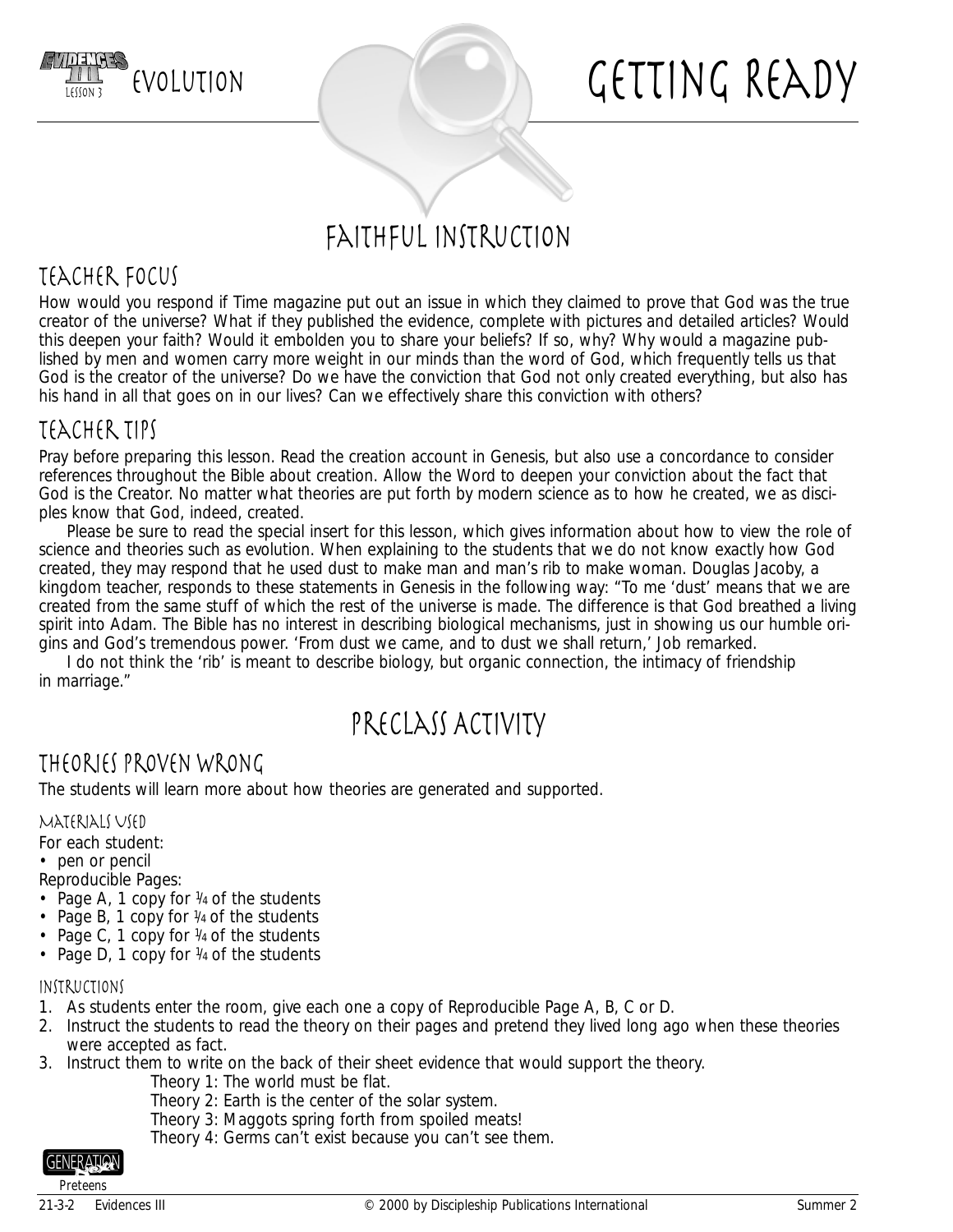

# EVOLUTION GETTING READY

STARTING UP

#### WELCOME AND SINGING

Call the students together in a circle. Welcome everyone by name, being sure to recognize anyone who is visiting. Let them know how glad you are to see them and how much you looked forward to being with them. Sing a few great songs.

#### Opening Prayer

*Who would like to say a prayer to start today's time together?* Let a few students lead the prayer. Encourage the students to mention missing students, special church activities, illnesses and to be especially thankful for the chance to be together.

#### Victories

Take time to have the students share about the challenge they were given at the end of last week's class. *Did everyone complete their challenge? How did it go? What fears did you face as you met the challenge to put the lesson into practice? How did everyone do with having consistent quiet times? Who would like to share something they learned last week?*

Praise and encourage all the students' efforts, especially noting any area of significant growth. Offer help and suggestions so they can have even more victories in the coming week.

#### Good News from the Kingdom

#### Materials Used

*For the teacher:*

- 1 copy of "Good News from the Kingdom"
- globe or map of the world

#### Instructions

*Now let's take a few minutes to share "Good News from the Kingdom."* Be excited as you read about what is happening around the world. Have a globe or map ready, pointing out the location as you share. Remind your students that the kingdom of God is worldwide and the victories of our brothers and sisters on other continents can inspire us and spur us on.



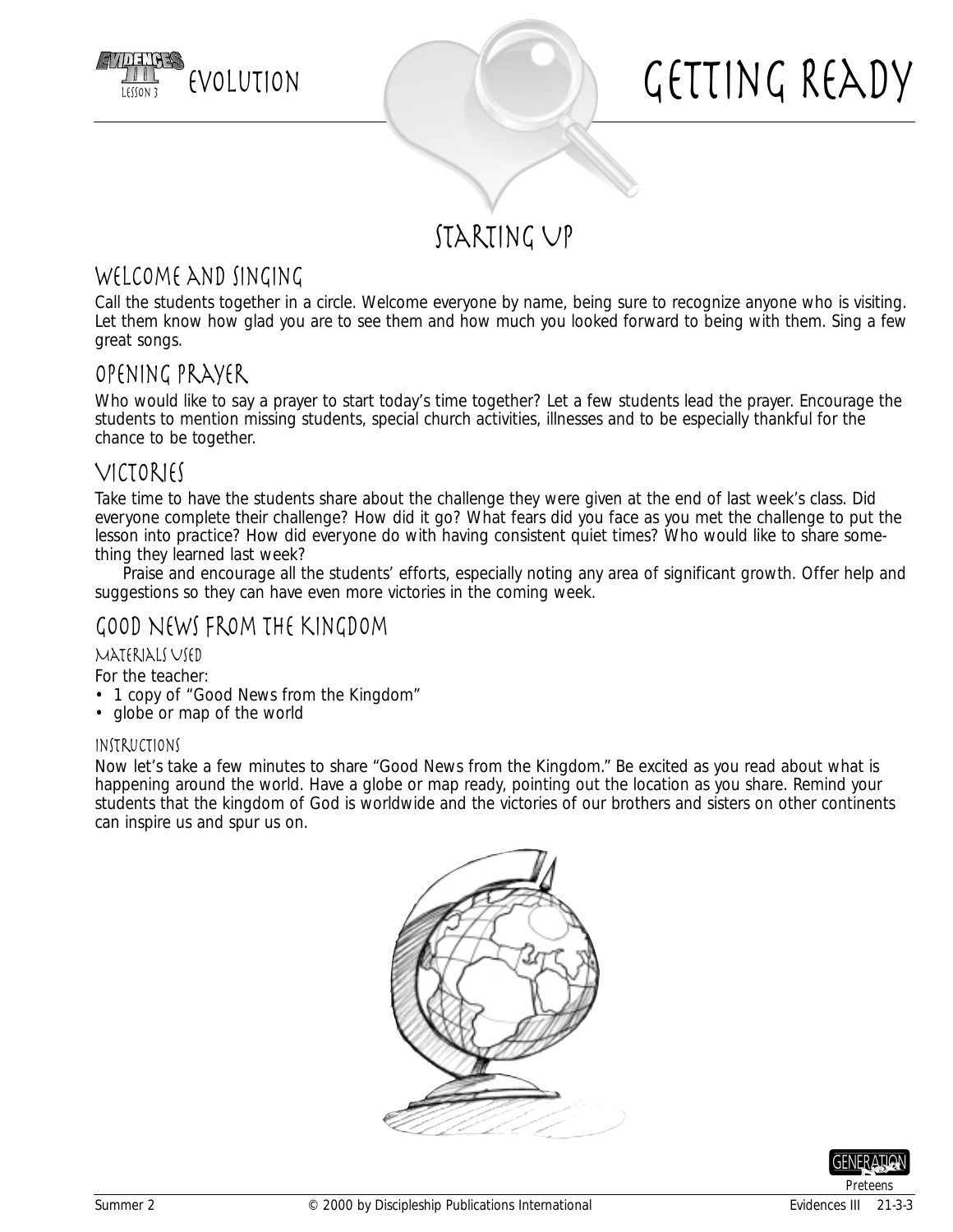# EVOLUTION  $\bigcup$  GETTING INTO GOD'S WORD

# Activity 1

### "Theories Proven Wrong" Groups

The students will pool the evidence they came up with in Preclass about why their theory seems to be right. Then they will have a guided discussion about how a theory is proven right, altered or discarded depending upon the evidence.

#### Materials Used

Lesson 3

**IDETA:** 

#### *For each student:*

- pen or pencil
- 1 copy of either A, B, C or D (filled out)
- *For the teacher:*
- 4 sheets of blank paper

#### Instructions

- 1. Instruct the students to each take out their sheets from the Preclass Activity (Reproducible Page A, B, C or D).
- 2. Divide the students into four groups according to their Reproducible Pages: everyone with "Theory A" is grouped together and so on.
- 3. Give each group a sheet of paper and instruct them to choose a recorder and a spokesperson.
- 4. Have each group combine their ideas from the Preclass Activity, with their recorder writing the ideas on the sheet of blank paper.
- 5. After each group is finished, have their spokesperson present the group's ideas to the class.
- 6. Discuss the question, *"What is a theory?"* (Generate responses from the students.) *The dictionary defines a theory as: "a proposed explanation that is still based on opinions and ideas.'*" *To come up with a theory, people first make observations. They then try to explain these observations with a theory. As more observations are made, sometimes there is so much proof that the theory can be accepted as fact. Other times, more observations make it necessary to revise or change a theory, or even to completely abandon one theory and come up with another one. At one time people thought that the earth was flat and that if you went far enough, you would reach its edge and fall off. Then people observed certain things that indicated the earth was not flat. These facts suggested that the earth was spherical. That the earth is spherical was a theory at*



*Today, there are many things we know about the universe in which we live, but there are many things we also do not know. Scientists have many theories to explain things we have observed, and many of these theories someday may become fact, while others will need to be changed or thrown away.*

# Activity 2

### Mystery Puzzle

The students will learn what it means to come up with a theory about something that is unknown. They will have some facts, but they can still come up with wrong assumptions.

#### Materials Used

*For the teacher:* 

- 1 complicated jigsaw puzzle
- 4 small plastic bags
- *Reproducible Pages:*
- Page E, 4 copies for the teacher

#### Preparation

- 1. Place in a plastic bag enough jigsaw puzzle pieces for each student in group #1 to have one piece.
- 2. Do the same for the other three groups.
- 3. Bring the picture of the finished puzzle that is on the outside of the box, but do not let the students see it until the end of the activity.

#### Instructions

- 1. Have the class remain in their four groups from the Activity #1.
- 2. Give each group a plastic bag of puzzle pieces and a copy of Reproducible Page E.
- 3. Have each group try to put their puzzle pieces together and come up with theories of what the big picture is. They should choose a recorder and have him or her write their theory on the group's copy of Reproducible Page E (Mystery Puzzle).

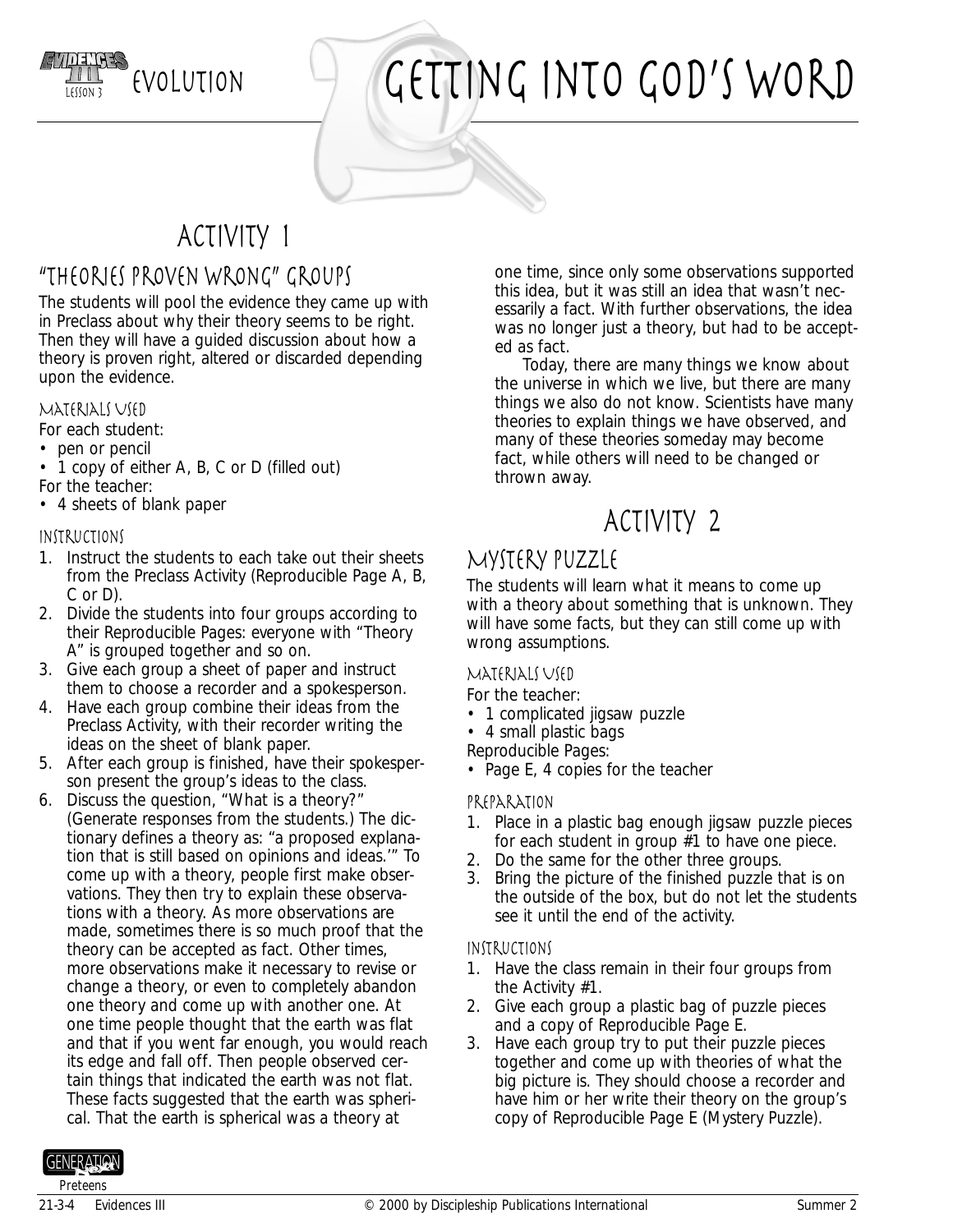

# EVOLUTION  $\rightarrow$  GETTING INTO GOD'S WORD

- 4. When the groups finish, ask each group to choose a new spokesperson to stand and predict what the big picture is and tell why they believe it to be that.
- 5. After each group has put forth its theory, show the students the picture of the completed puzzle on the top of the box.
- 6. *It is difficult to predict what something is when you don't see the whole picture. Theories are just like our predictions. Some things may be known, but there may be pieces of the picture that cannot be seen—like the theory about the flat earth. It was based on a few facts, but not on all of them.*
- 7. *There are many other theories which scientists have come up with. One in particular is the theory of evolution.*
- 8. *Who knows what "evolution" means?* (solicit responses)
- 9. *"Evolution" means "development." The theory of evolution attempts to explain how life came to be as it is. This basic theory has been around for more than 2000 years. Charles Darwin, a biologist who lived in the 1800s, studied fossils and living species from around the earth. He, too, believed that all life had developed (evolved), and he came up with more theories about the process of evolution. He believed that organisms changed for different reasons as time passed. Darwin theorized how humans developed while only seeing a few parts of the picture.*
- 10. *This would be like trying to imagine what a whole puzzle looked like based on only having a few pieces. We can only theorize about what the whole picture is, rather than be certain.*
- 11. *These theories do not consider whether God exists or not. They are simply trying to understand how life has come about. As disciples, we know that however life came about, God is the one who created it. We simply do not know how he created. We shouldn't think that any of these theories can hurt our faith. As long as we know that it was God who created, it shouldn't bother us that scientists try to decide how it happened.*
- *12. Our focus as believers in God should be on God's great power in designing and creating the universe, the trees, the plants, the birds, the animals, the fish and human beings.*

## SCRIPTURE STUDY

#### Materials Used

*For the teacher:*

• extra Bibles

Have the students take out their Bibles and turn to Romans 1:18-25. Select a volunteer to read the passage.

- *What did God make plain to people?* (his qualities / his eternal power / his divine nature)
- *How were these things made plain?* (by what God made)
- *And what things has God made?* (Earth, universe, people, animals, etc.)
- *How do these things cause you to come to the conclusion that there must be a God and he must have created the world?* (the complexity of the universe, the solar system / the development of babies / the delicacy of a flower as its petals slowly open / the complex world of the insects below the earth, etc.—none of these could just have happened without a creator, a designer behind it all)
- *Why, then, did God reject these people?* (because they exchanged the truth for a lie / worshipped the created things rather than worshipping the creator / didn't give glory to God for being the creator)

*God created the universe. We don't know how he created. He could have used an evolutionary process. He could have done it any way he wanted to. We do know that it is wrong to believe that God did not create. Some people, however, do not believe that God created the world. They believe that life just began on its own without any help from God.*

*When, as Christians, we look at the amazing complexities of life and creation, we say that it takes more faith to believe that life just came out of nowhere than to believe that God is the creator.*

*In conclusion, the theory of evolution is just a theory. Theories are not necessarily factual. Like we saw with our random puzzle pieces, a theory is based on limited evidence available at the time. These theories do not prove or disprove our faith because our faith is based in God and who he is.* 

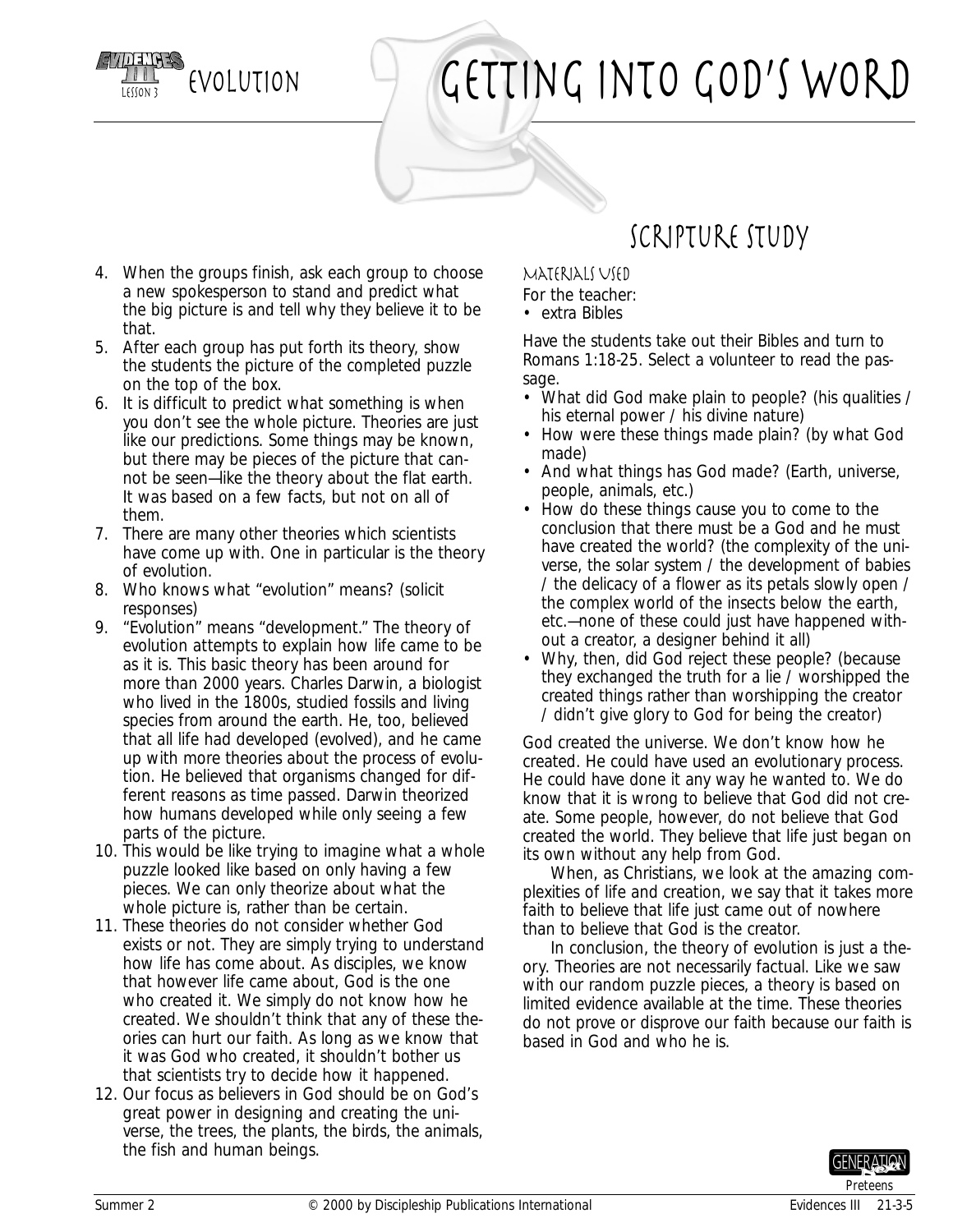

# EVOLUTION GETTING IT TO OTHERS

## Scripture Memory

For since the creation of the world God's invisible qualities—his eternal power and divine nature—have been clearly seen, being understood from what has been made, so that men are without excuse. Romans 1:20

#### Materials Used

*Reproducible Pages:*

• Page F, 1 copy for each student

#### Instructions

- 1. Give each of the students in the four groups a copy of Reproducible Page F (Memory Verse).
- 2. Have the students take turns saying the memory verse aloud to each other in their groups several times.
- 3. Instruct the students to talk with each other about what the verse means.

## WEEKLY CHALLENGE AND Snack Time

If your students bring a snack, allow them to eat while you explain to them the challenge for the week.

The challenge for this week is for the students to share with someone their conviction that God created man, woman and everything in the world. Help them to see how they can bring this up in their conversations at school. For example: *We were studying about creation in our preteen class at church on Sunday. It is amazing to me that God created you and me and everything.*

### Conclusion

End the class with a prayer.



#### WEEKLY CHALLENGE

Share with someone your conviction that God created man, woman and everything in the world.

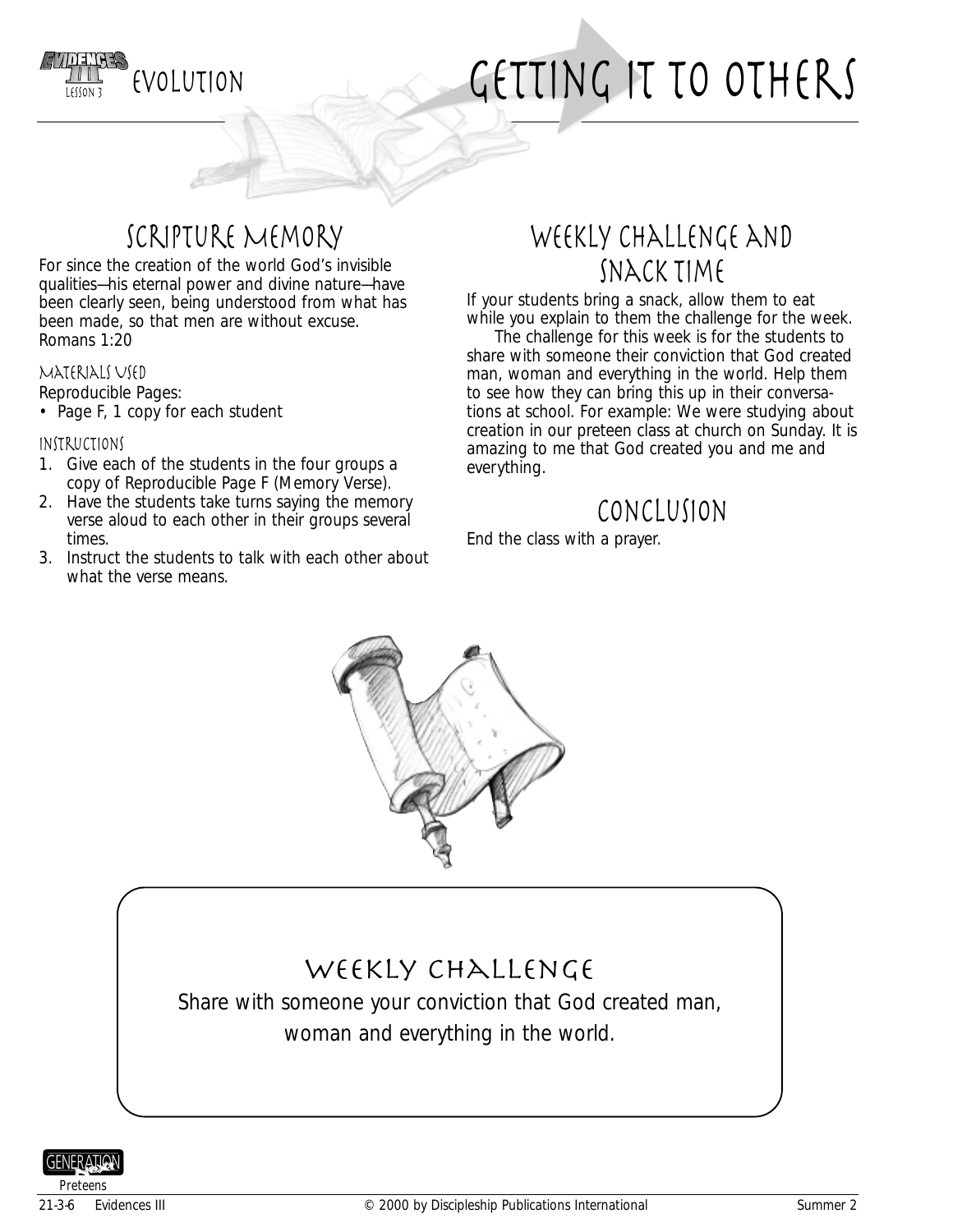# Evolution



## Lesson Text

Genesis 1:1-6; Psalm 104:1-24

## Lesson Objectives

- The students will cite a Bible passage that confirms God's role in the origin of life.
- The students will discuss the theory of evolution.
- The students will each share with someone his or her conviction that God created man and woman.

### Materials Needed

*For each student:*

- pen or pencil
- cookie or baked treat (homemade or store-bought)
- 1 sheet of paper
- *For the teacher:*
- extra Bibles
- list of ingredients for the cookie/treat

*Reproducible Pages:*

• Page G, 1 copy for every 2 students

## Lesson Plan

*Getting Ready*

Faithful Instruction Teacher Focus Teacher Tips Preclass Activity: Creation Mad-Lib Starting Up Welcome and Singing Opening Prayer and Review Great News Sharing

*Getting into God's Word* 

Scripture Study Activity: The Secret Ingredient

*Getting It to Others*

Scripture Memory: Romans 1:20 Weekly Challenge and Snack Time Conclusion

## Scripture Memory Verse

For since the creation of the world God's invisible qualities—his eternal power and divine nature—have been clearly seen, being understood from what has been made, so that men are without excuse. Romans 1:20

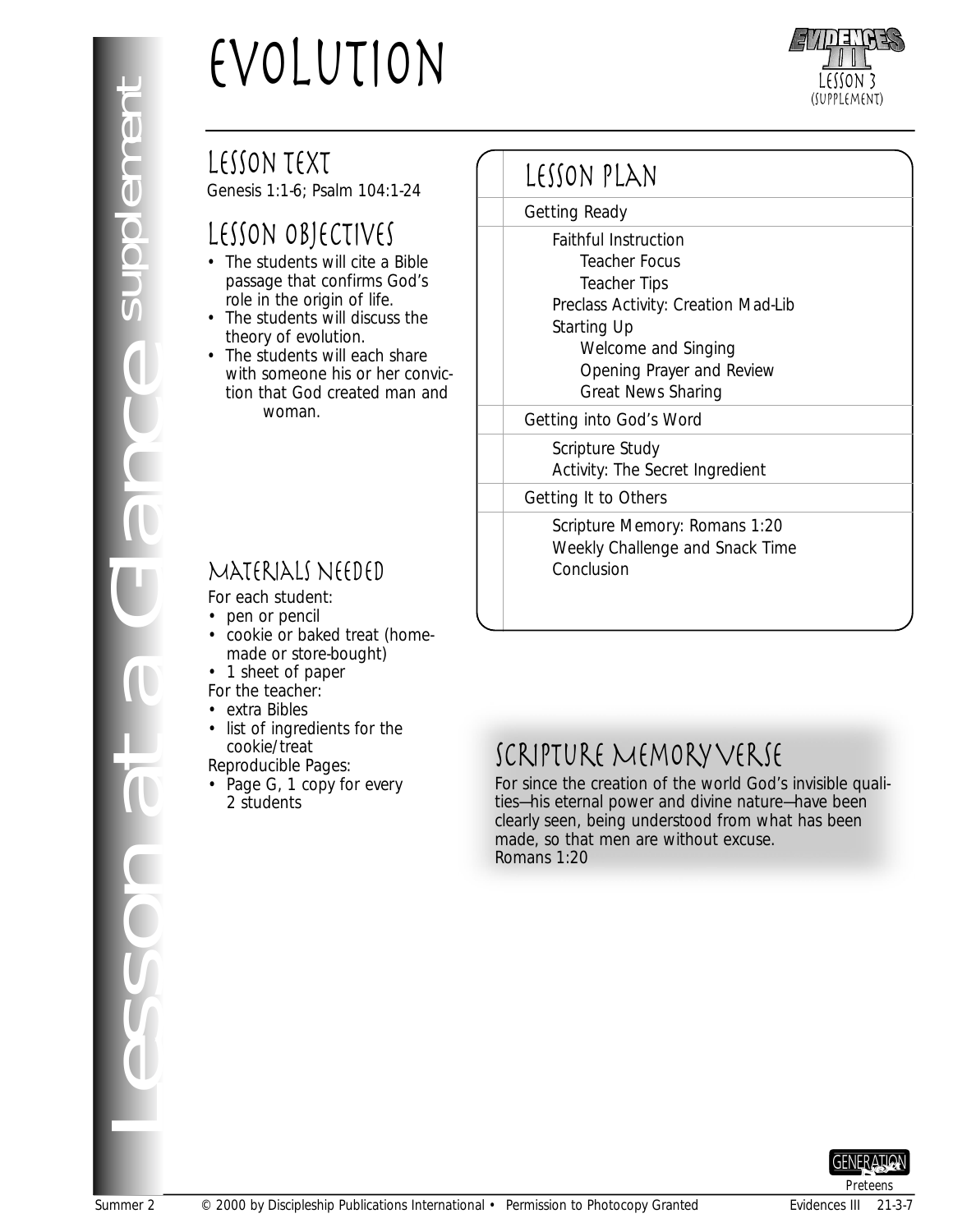

# EVOLUTION GETTING READY

(supplement)

## FAITHFUL INSTRUCTION

#### Teacher Focus

Pray before preparing this lesson. Read and meditate on Genesis 1:1-6, Psalm 104:1-24 and Job 38:1-7. Think about how impossible it is for man to become as knowledgeable as God, and because of this fact, man may never know exactly how the universe was formed. Remember when teaching this lesson that it is more important to know who created the universe than to know how it came to be.

#### Teacher Tips

The focus of this lesson is to show that even though there are many different theories on creation, the most important aspect is that God is the creator. Consider this as you prepare the lesson. Remember that the Bible was not written as a science book that would detail the creation account, but as a guide to the heart and soul of God and his perfect and practical plans for mankind.

Please be sure to read the special insert for this lesson, which gives information about how to view the role of science and theories such as evolution.

## PRECLASS ACTIVITY

#### CREATION MAD-LIB

Materials Used

*For each student:*

• pen or pencil

*Reproducible Pages:*

• Page G, 1 copy for every 2 students

#### Instructions

- 1. Ask the students to pair up with someone in the class.
- 2. Give a copy of Reproducible Page G (Creation Mad-Lib) to one of the students in each pair. Ask them not to show it to their partners.
- 3. *You will find a selection with some words missing. Complete the Mad-Lib by asking your partner to name various items and parts of speech. For example, the first blank says (plural noun). If your partner were to say "geese," you would write this in the blank. Continue this way until all of the blanks are filled in.*
- 4. *Once the blanks are filled in, read the entire selection to your partner.*

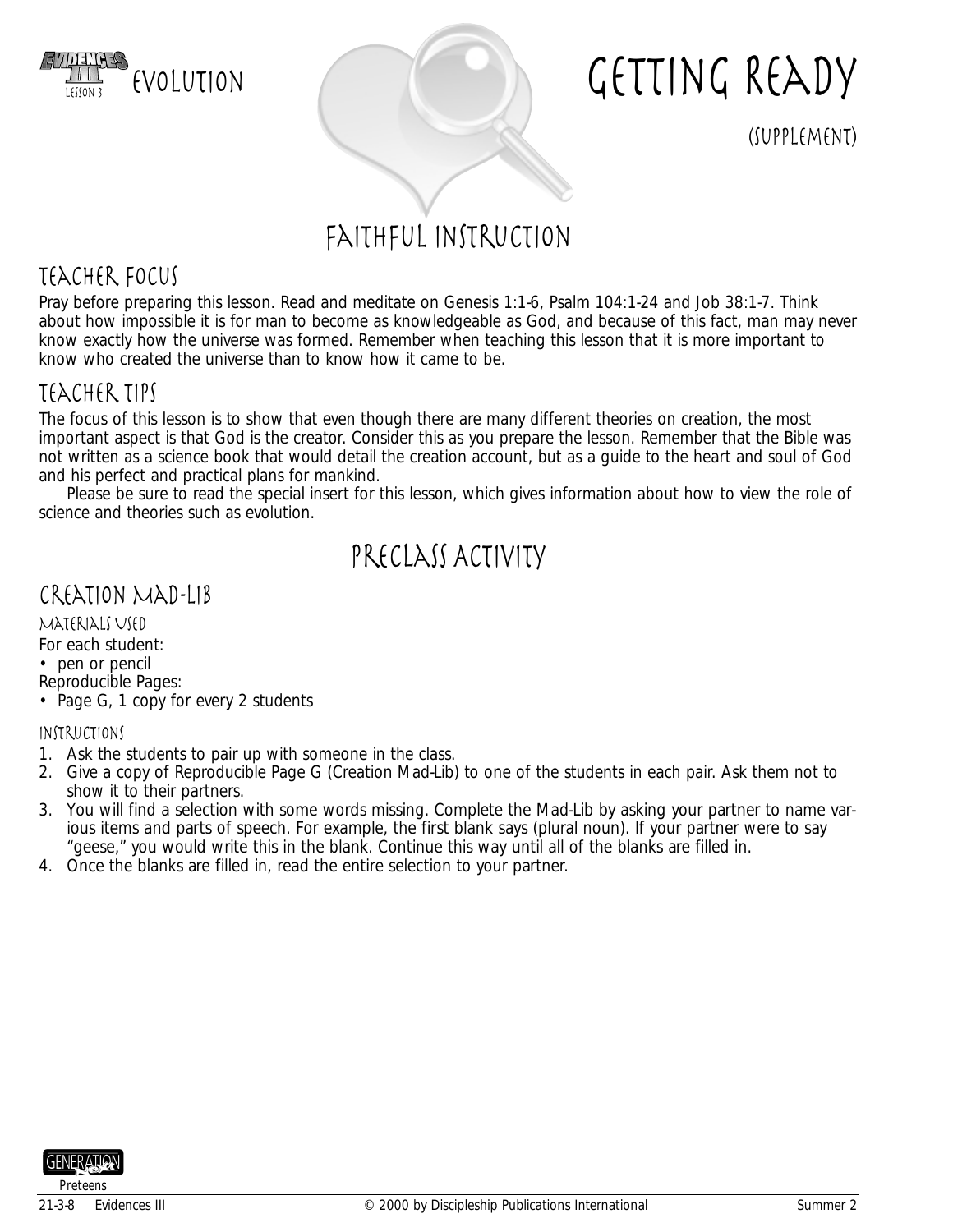

## STARTING UP

#### WELCOME AND SINGING

Call the students together in a circle. Welcome everyone by name, being sure to recognize anyone who is visiting. Let them know how glad you are to see them and how much you looked forward to being with them. Sing a few great songs.

#### Opening Prayer and Review

- Open with one of the students thanking God for creating the universe.
- Have one student recite the memory verse for this lesson: Romans 1:20.
- Have a student briefly review the previous lesson (Core Lesson).

#### Great News Sharing

Allow several minutes for the students to share great news about their lives. This could be about a family member who became a disciple, someone healed from an illness, someone studying the Bible, great grades, etc. Remind the students to be brief so that as many as possible can share.



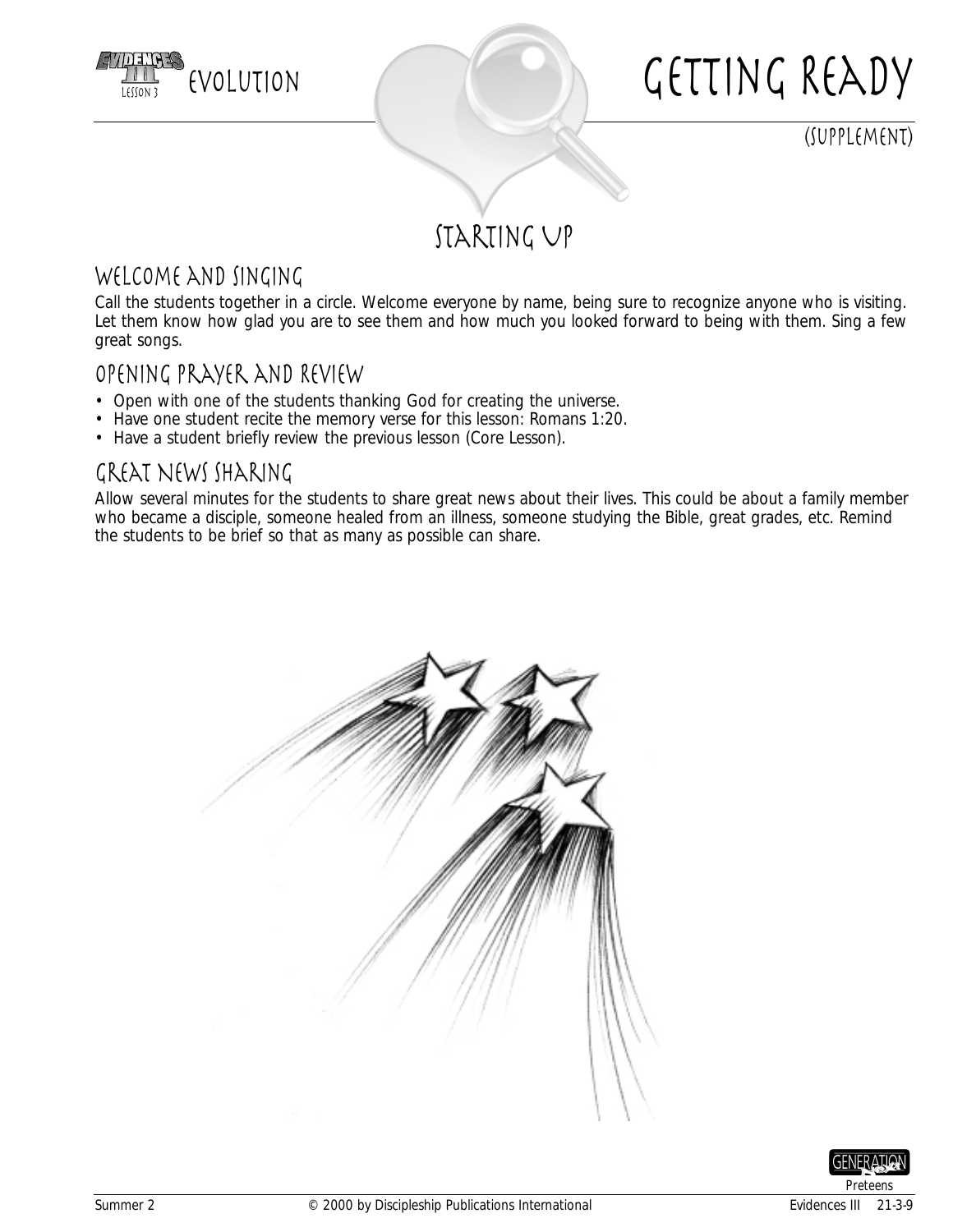

# EVOLUTION GETTING INTO GOD'S WORD

(supplement)

## SCRIPTURE STUDY

#### Materials Used

*For the teacher:*

• extra Bibles

Have one or two students read the Preclass Activity (Creation Mad-Lib) aloud to the class.

Ask the students to take out their Bibles and turn to Genesis 1:1-2. Select a volunteer to read the passage.

- *What does this scripture teach?* (that God is the creator)
- *Is your "Mad-Lib" true even though it sounds silly?*

Ask the students to close their eyes and imagine that they are shepherds on a hillside, lying on their backs and looking up at the stars, like David must have done. Then read Psalm 104:1-24 slowly and with much feeling.

• *How does this make you feel about God as the Creator?*

Focus in on verse 24:

How many are your works, O Lord! In wisdom you made them all; the earth is full of your creatures.

- *How do you think the psalmist would have responded if someone had told him that God did not create the world, but that it just came into being on its own?*
- *Remember that someone can believe in "evolution" and still believe that God created. They are simply trying to look at scientific evidence to understand how life was created. As Christians, we believe that God did the creating. We don't know exactly how he did it. That is why we are not afraid of scientific theories as to how life came about. We know simply that God did it. In fact, many scientists believe in God as a creator. They see the complexity of the universe, and they can come to no other conclusion. Still others do not believe in God or that he created life. What do you think the psalmist would say to them?*

## Activity

### The Secret Ingredient

#### Materials Used

*For each student:*

- cookie or baked treat (homemade or store-bought)
- 1 sheet of paper
- *For the teacher:*
- list of ingredients for the cookie/treat

#### Preparation

- 1. Buy or make some cookies to share with the class. If they are store-bought cookies, save the wrapper with the list of ingredients to share with the students. If the cookies are homemade, be sure to bring to class the list of ingredients you used.
- 2. Be sure to talk with parents and students about any food allergies.

#### Instructions

- 1. Give each student one treat, and ask him or her to examine it (look, feel, smell) and then taste it.
- 2. After the students taste the treat, ask them to write down what ingredients they think were used to make it.
- 3. Choose several students in the class to read aloud their lists of ingredients.
- 4. After the students have shared their lists, share the real list of ingredients aloud with the class. Ask, by a show of hands, which students, if any, were able to guess the entire list correctly. Ask the students if they are able to determine exactly how the treats were made now that they know the ingredients. (How much of each ingredient?)
- 5. Have the students work together with a partner to write predicted recipes for the cookies.
- 6. Allow several pairs to share.
- 7. Redefine what "evolution" means, and discuss how it relates to the activity*.*
- 8. *The word "evolution" means "development." The Bible tells us that "from one man he made every nation of men" (Acts 17:26), so therefore, we have developed (or evolved) into different races. The fact that this development happened does not make the creation of the earth an accident. God definitely formed man and the universe around him to have fellowship with him. Although*

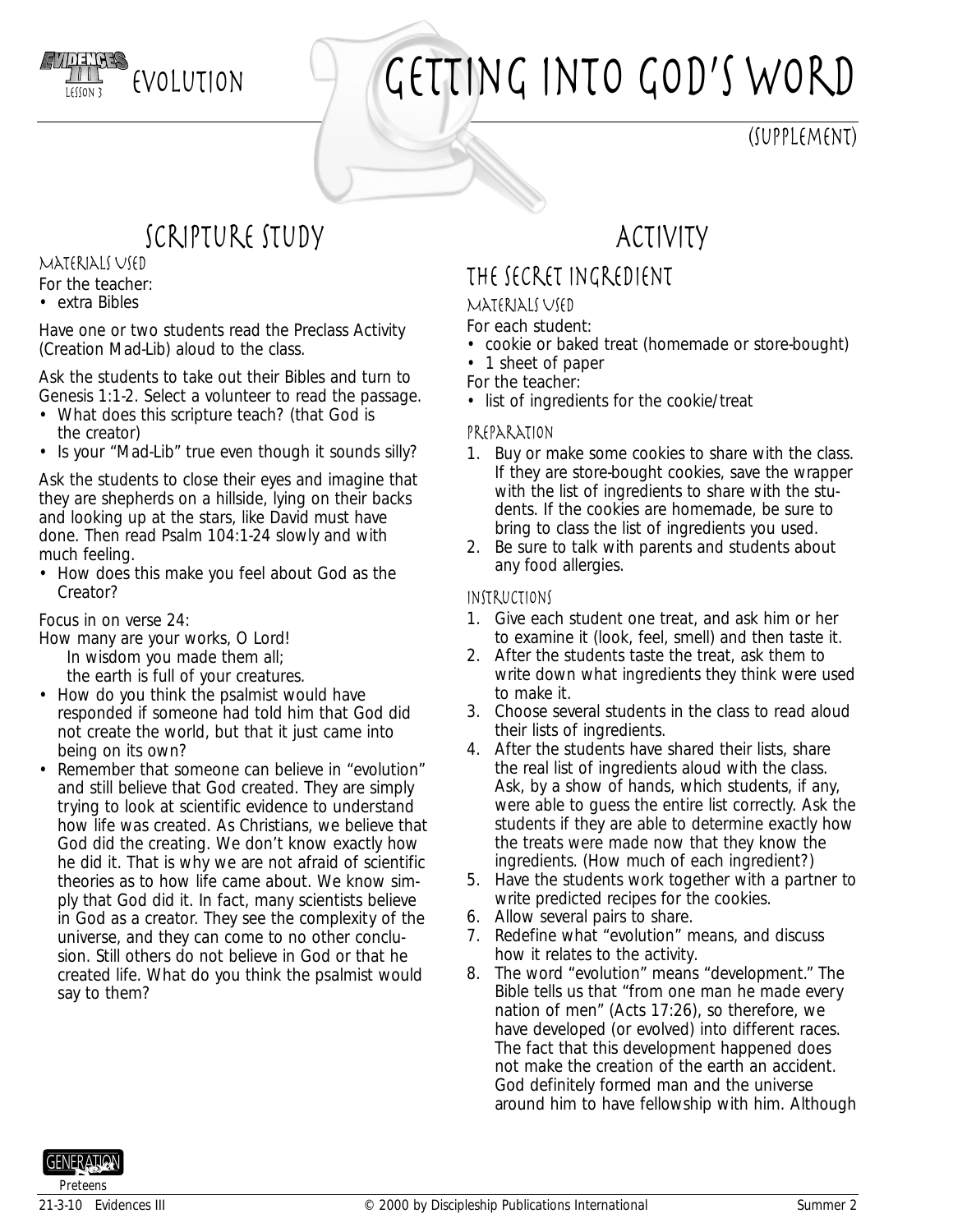

# EVOLUTION GETTING INTO GOD'S WORD

(supplement)

*scientific studies may have revealed partly how species developed, we will never totally know the exact nature of all such changes unless God reveals them to us.*

9. *In the same way, even though many of us were able to guess some of the ingredients used to make this treat, none of us really knew all of the ingredients until I revealed them to you. You also know that even though we didn't see the cookies being made, the cookies just didn't form accidentally. There had to be a baker who made them with the intent of them being eaten. In the same way, even though no one saw man being created, we know that he was not formed accidentally. We know there is a creator, who is God, who made man in order to have fellowship with him.*

#### Review

- *Who created man?* (God)
- *How did God create man?* (We don't know "how" he did, we only know that he did.)
- *How do we know that God created man?* (the Bible tells us / creation around us points us to God as the Creator)
- *What do scientists attempt to do with the theories about creation that they come up with?* (explain how life was formed)
- *No matter how life was formed, what can we always know?* (God is the one who formed or created it all.)
- *Should we allow any theory to cause our faith to be weakened? Why or why not?*



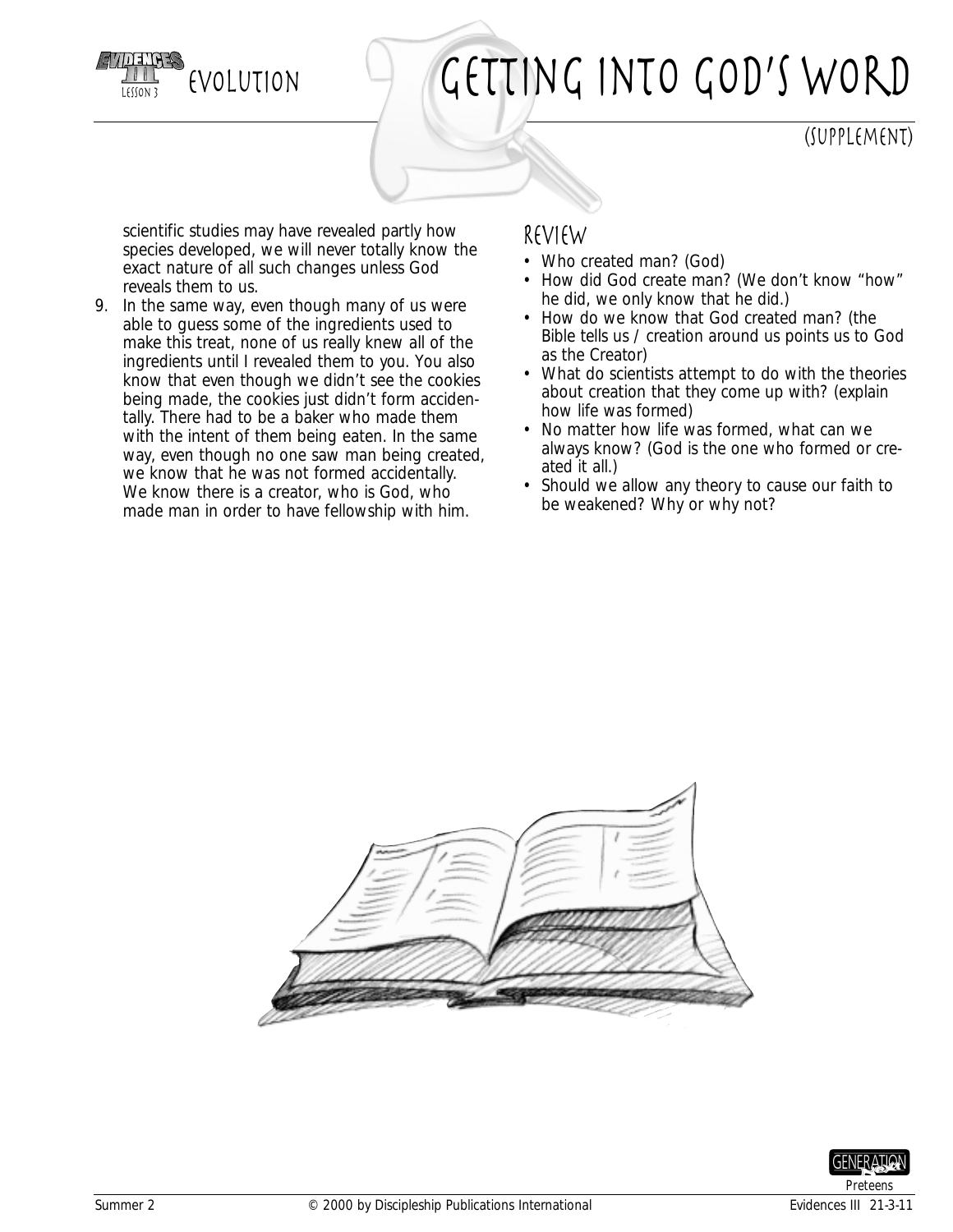

# EVOLUTION GETTING IT TO OTHERS

(supplement)

## Scripture Memory

For since the creation of the world God's invisible qualities—his eternal power and divine nature—have been clearly seen, being understood from what has been made, so that men are without excuse. Romans 1:20

## Activity

### Scripture Song or Rap

#### Instructions

- 1. Have the student join together in groups of three or four and come up with a song or rap of the memory verse.
- 2. If time permits, the students can perform their raps/songs in front of the class.

## WEEKLY CHALLENGE AND Snack Time

If your students bring a snack, allow them to eat while you remind them of the challenge for the week.

The challenge for this week was for the students to share with someone their conviction that God created man, woman and everything in the world. Ask the students how they are doing with the challenge, and give direction and encouragement as needed.

## Conclusion

End the class with a prayer.



### WEEKLY CHALLENGE

Share with someone your conviction that God created man, woman and everything in the world.

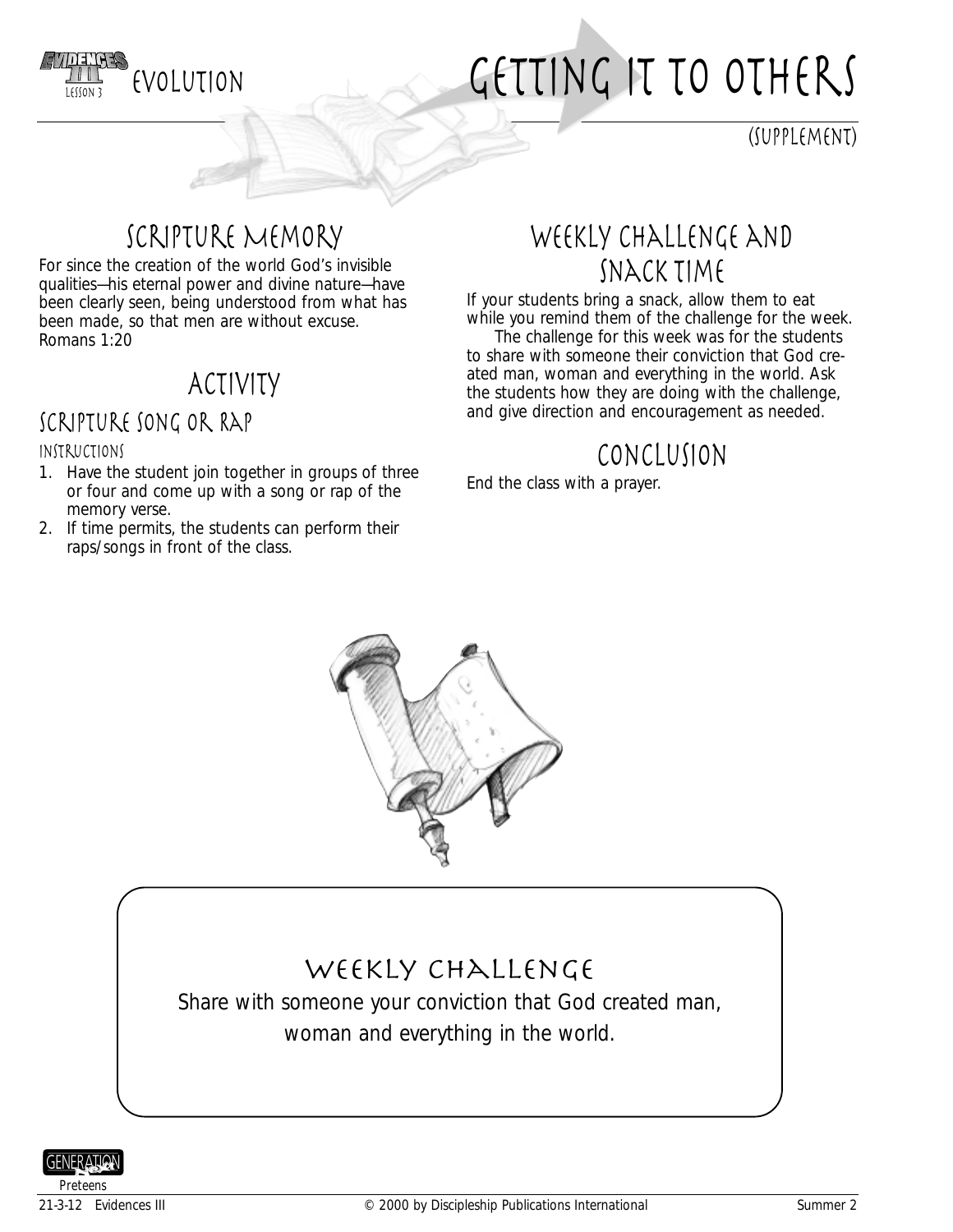

*Theory 1: The world must be flat.*

Before Christopher Columbus set out on his voyages to explore the world, many believed the world was flat. As evidence was gathered, however, this theory was proven to be false.





Core/Getting Ready/1 copy for  $\frac{1}{4}$  of the students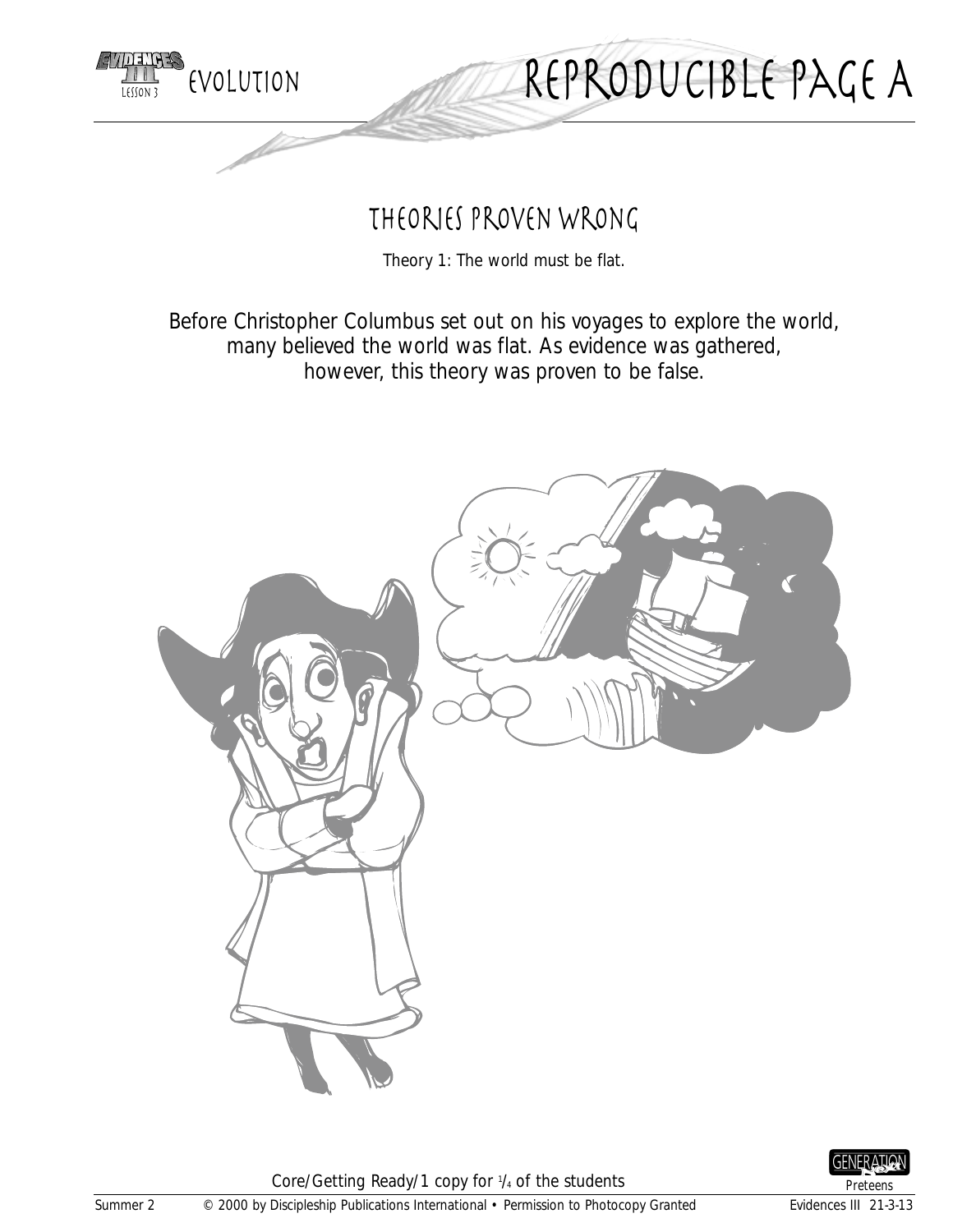

*Theory 2: Earth is the center of the solar system.*

Scientists once believed that the sun and the moon revolved around Earth. Copernicus and Galileo later showed that the sun is, in fact, the center of the solar system, and the earth revolves around it. This has proven the theory to be false.





Core/Getting Ready/1 copy for 1 /4 of the students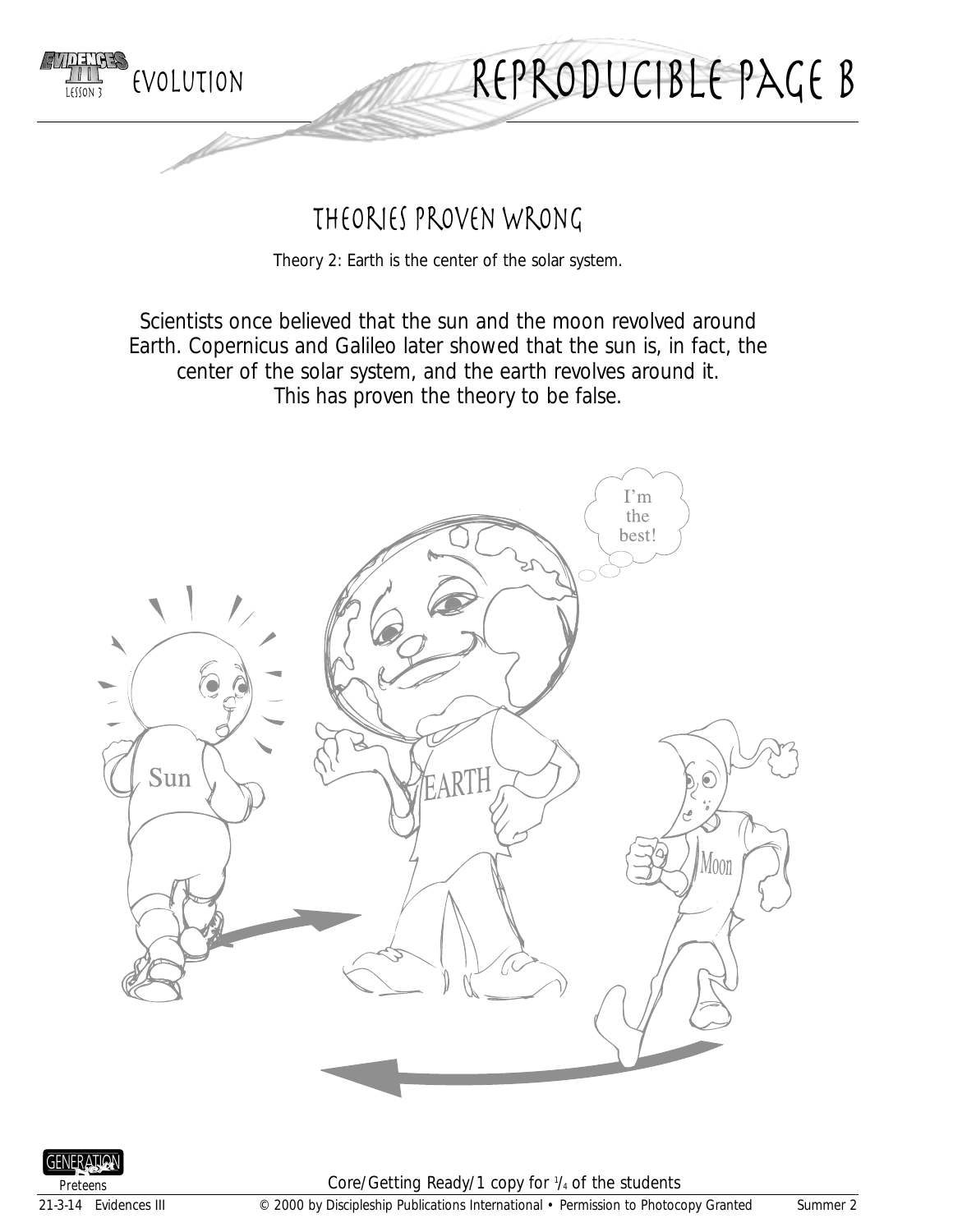

*Theory 3: Maggots spring forth from spoiled meats!*

Before scientists discovered that flies laid eggs that hatched into maggots, they theorized that maggots developed from spoiled meat. This idea was later widely rejected because the evidence did not support it.





Core/Getting Ready/1 copy for 1 /4 of the students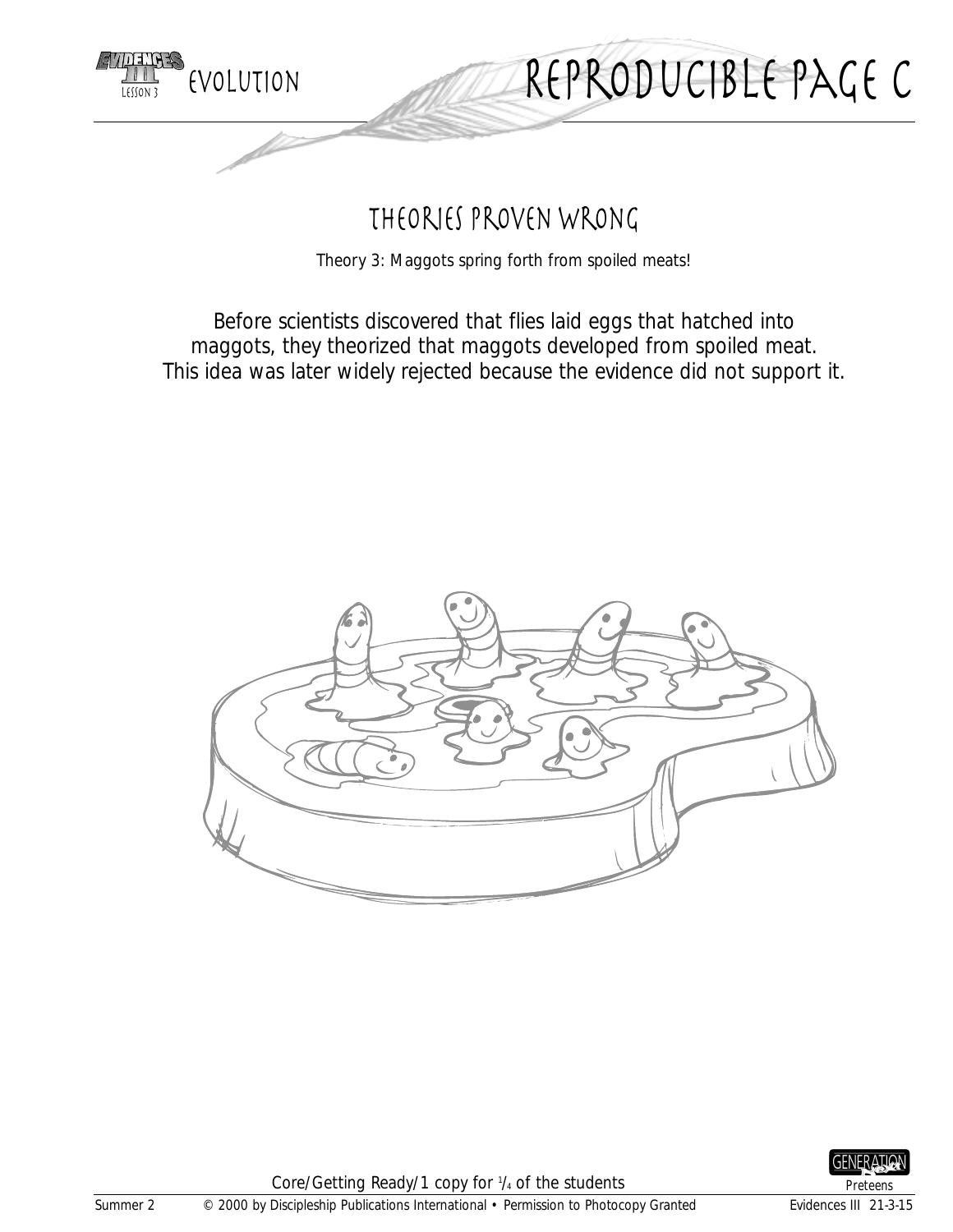

*Theory 4: Germs can't exist because you can't see them.*

Spallanzani attacked this idea in 1700s, though his ideas were not accepted. Pasteur, in the 1800s, succeeded. (Thereafter, surgeons washed up between autopsies and deliveries!)





Core/Getting Ready/1 copy for 1 /4 of the students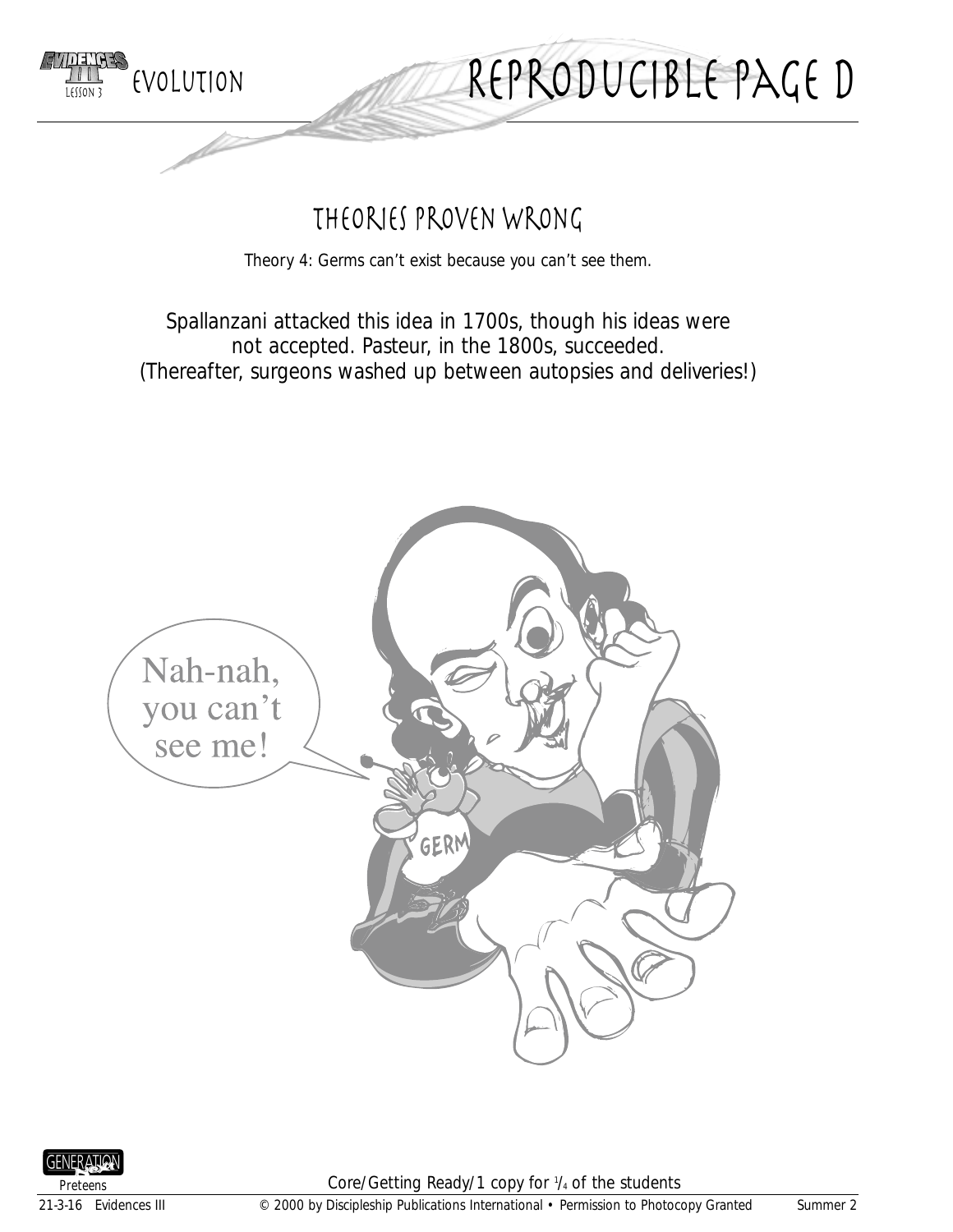| <i>EUPERDE</i><br>EVOLUTION<br>LESSON 3 | REPRODUCIBLE PAGE E |
|-----------------------------------------|---------------------|
|                                         |                     |
|                                         | MYSTERY PUZZLE      |
| DESCRIPTION OF PUZZLE PIECES:           |                     |

EVIDENCE:

Our theory was...

Correct

Incorrect

© 2000 by Discipleship Publications International • Permission to Photocopy Granted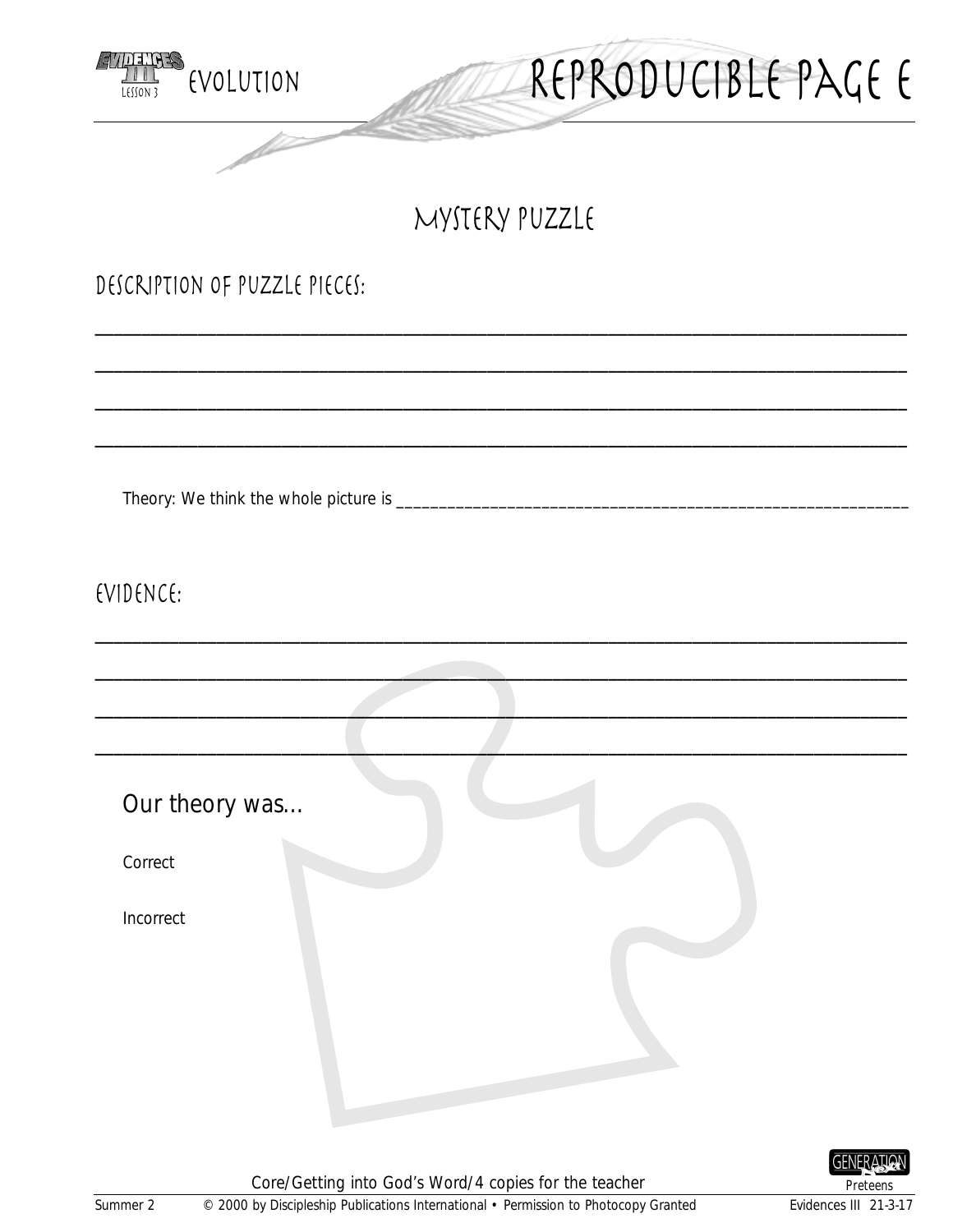

## Scripture Memory Verse

For since the creation of the world God's invisible qualities—his eternal power and divine nature—have been clearly seen, being understood from what has been made, so that men are without excuse.

Romans 1:20

## WEEKLY CHALLENGE

Share with someone your conviction that God created man, woman and everything in the world.



Core/Getting It to Others/1 copy for each student